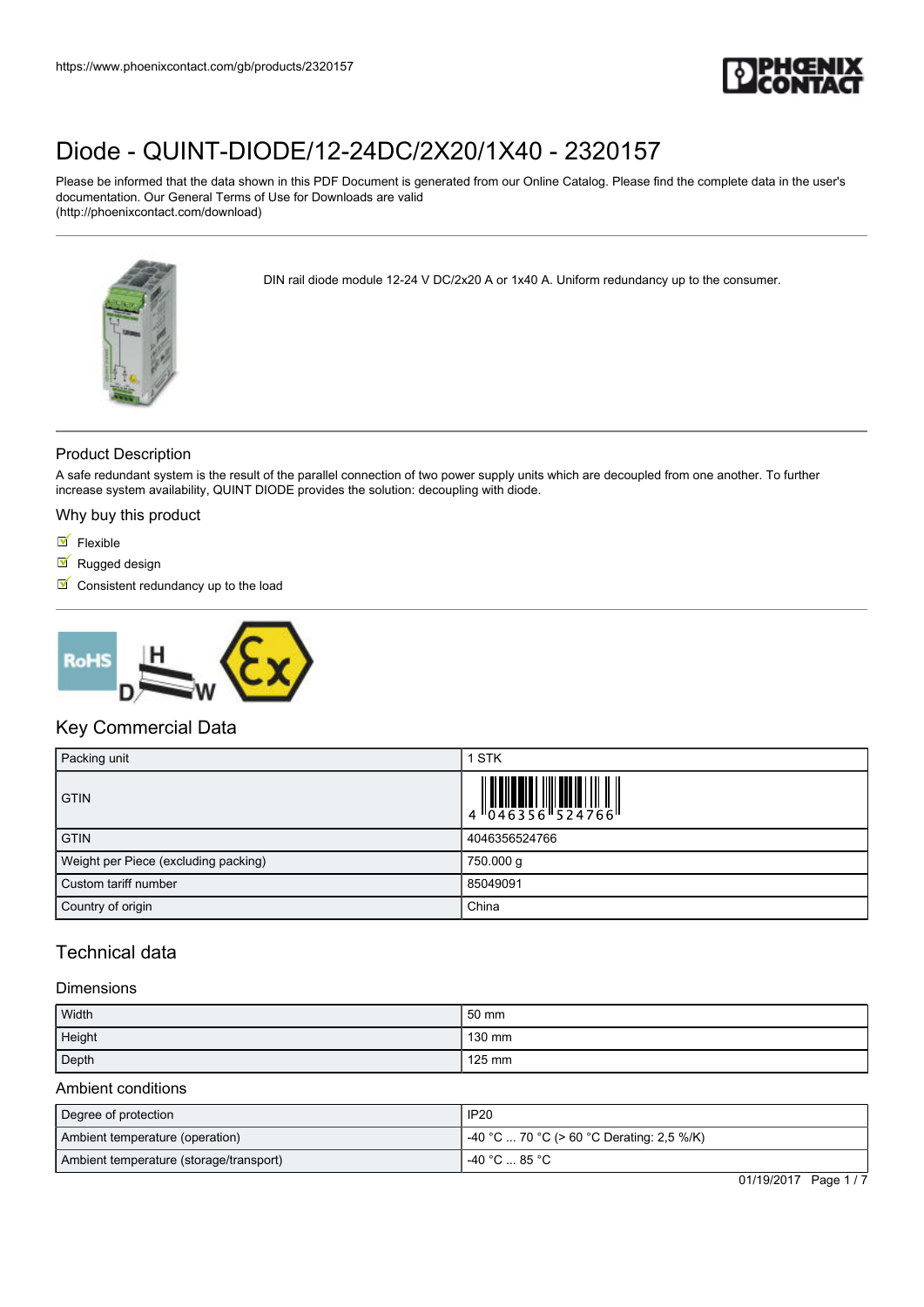

## Technical data

#### Ambient conditions

r

| $\leq$ 95 % (at 25 °C, non-condensing)      |
|---------------------------------------------|
| 2000 m                                      |
|                                             |
| 12 V DC  24 V DC                            |
| 12 V DC  24 V DC                            |
| 10 V DC  30 V DC                            |
| 10 V DC  30 V DC                            |
| 2x 20 A (-25 °C $\ldots$ 60 °C)             |
| 1x 40 A (-25 °C  60 °C)                     |
| $2x 30 A (-25^{\circ}C  40^{\circ}C)$       |
| 1x 60 A (-25 $^{\circ}$ C  40 $^{\circ}$ C) |
| 2x 20 A (-25 °C  60 °C)                     |
| 1x 40 A (-25 °C  60 °C)                     |
| 2x 30 A (-25°C  40°C)                       |
| 1x 60 A (-25 $^{\circ}$ C  40 $^{\circ}$ C) |
|                                             |

### Output data

| Setting range of the output voltage $(U_{\text{Set}})$ | 12 V DC  24 V DC                |
|--------------------------------------------------------|---------------------------------|
| Nominal output current $(I_N)$                         | 40 A (Increasing power)         |
|                                                        | 20 A (Redundancy)               |
| Derating                                               | 60 °C  70 °C (2.5%/K)           |
| Connection in series                                   | No                              |
| Power loss nominal load max.                           | 10 W ( $I_{\text{OUT}}$ = 20 A) |

### **General**

| Net weight                 | $0.75$ kg                                                                          |
|----------------------------|------------------------------------------------------------------------------------|
|                            |                                                                                    |
| Efficiency                 | $> 97\%$                                                                           |
|                            | $> 97\%$                                                                           |
| <b>Protection class</b>    | Ш                                                                                  |
| MTBF (IEC 61709, SN 29500) | 40000000 h                                                                         |
| Mounting position          | horizontal DIN rail NS 35, EN 60715                                                |
| Assembly instructions      | Alignable: 5 mm horizontally, 15 mm next to active components, 50 mm<br>vertically |

#### Connection data, input

| Connection method                     | Screw connection      |
|---------------------------------------|-----------------------|
| Conductor cross section solid min.    | $0.2 \text{ mm}^2$    |
| Conductor cross section solid max.    | $6 \text{ mm}^2$      |
| Conductor cross section flexible min. | $0.2$ mm <sup>2</sup> |
| Conductor cross section flexible max. | $4 \text{ mm}^2$      |
| Conductor cross section AWG min.      | 12                    |
| Conductor cross section AWG max.      | 10                    |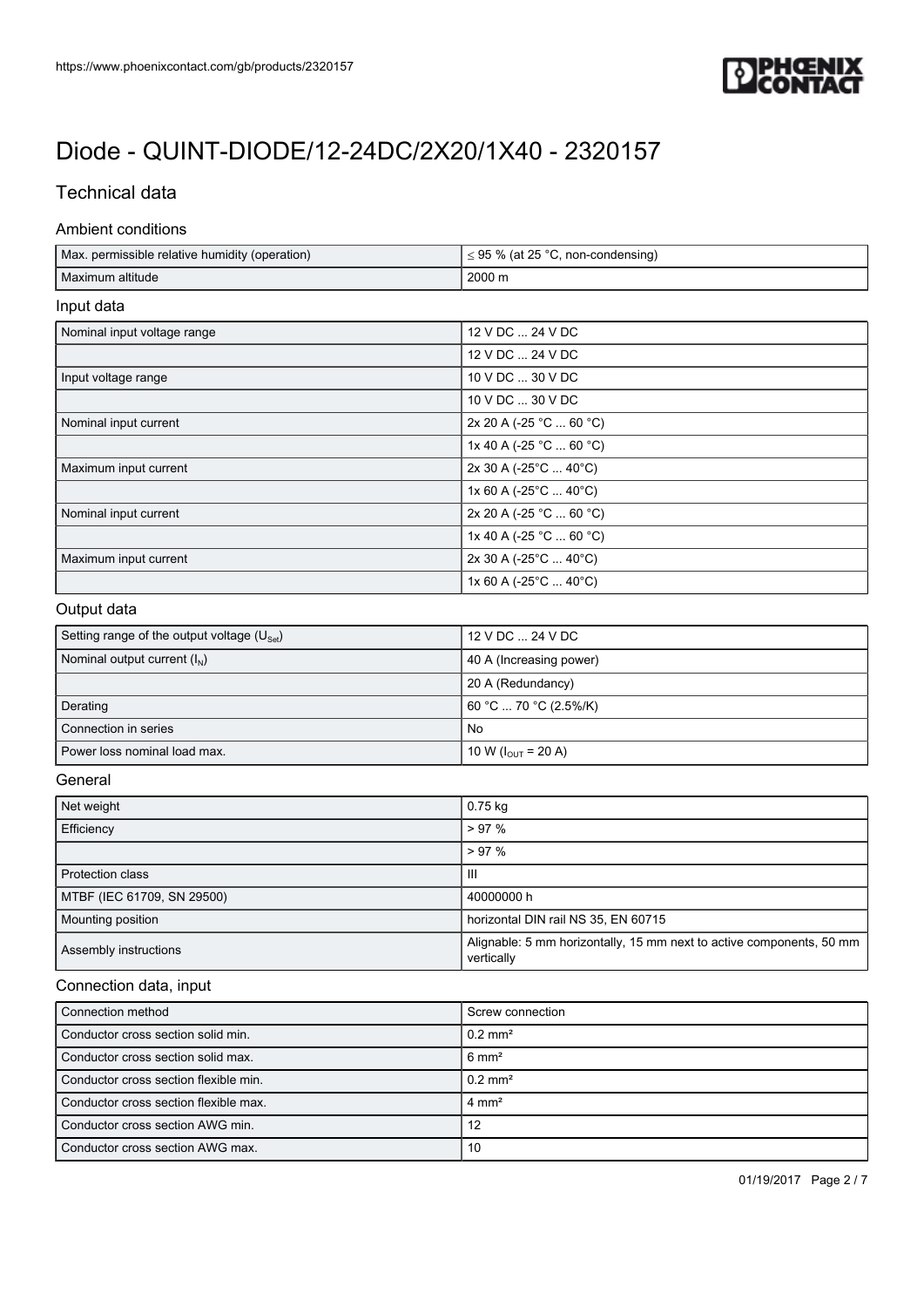

## Technical data

### Connection data, input

| Stripping length                      | 7 mm                  |  |
|---------------------------------------|-----------------------|--|
| Screw thread                          | M <sub>3</sub>        |  |
| Connection data, output               |                       |  |
| Connection method                     | Screw connection      |  |
| Conductor cross section solid min.    | $0.5$ mm <sup>2</sup> |  |
| Conductor cross section solid max.    | $16 \text{ mm}^2$     |  |
| Conductor cross section flexible min. | $0.5$ mm <sup>2</sup> |  |
| Conductor cross section flexible max. | $16 \text{ mm}^2$     |  |
| Conductor cross section AWG min.      | 10                    |  |
| Conductor cross section AWG max.      | 6                     |  |
| Stripping length                      | $10 \text{ mm}$       |  |
| Screw thread                          | M4                    |  |

#### Standards and Regulations

| Electromagnetic compatibility                                                                                                       | Conformance with EMC Directive 2014/30/EU                                           |
|-------------------------------------------------------------------------------------------------------------------------------------|-------------------------------------------------------------------------------------|
| Shock                                                                                                                               | 18 ms, 30g, in each space direction (according to IEC 60068-2-27)                   |
| Connection in acc. with standard                                                                                                    | CUL                                                                                 |
| Standards/regulations                                                                                                               | EN 61000-4-2                                                                        |
|                                                                                                                                     | EN 61000-4-3                                                                        |
|                                                                                                                                     | EN 61000-4-4                                                                        |
|                                                                                                                                     | EN 61000-4-5                                                                        |
|                                                                                                                                     | EN 61000-4-6                                                                        |
| Standard - Electrical safety                                                                                                        | EN 60950-1/VDE 0805 (SELV)                                                          |
| Standard – Electronic equipment for use in electrical power installations<br>and their assembly into electrical power installations | EN 50178/VDE 0160 (PELV)                                                            |
| Standard - Safety extra-low voltage                                                                                                 | IEC 60950-1 (SELV) and EN 60204-1 (PELV)                                            |
| Standard - Safe isolation                                                                                                           | DIN VDE 0100-410                                                                    |
| Standard – Protection against shock currents, basic requirements for<br>protective separation in electrical equipment               | EN 50178                                                                            |
| UL approvals                                                                                                                        | UL/C-UL listed UL 508                                                               |
|                                                                                                                                     | UL/C-UL Recognized UL 60950                                                         |
|                                                                                                                                     | UL ANSI/ISA-12.12.01 Class I, Division 2, Groups A, B, C, D<br>(Hazardous Location) |
| Vibration (operation)                                                                                                               | < 15 Hz, amplitude $\pm 2.5$ mm (according to IEC 60068-2-6)                        |
|                                                                                                                                     | 15 Hz  150 Hz, 2.3g, 90 min.                                                        |
| Low Voltage Directive                                                                                                               | Conformance with Low Voltage Directive 2006/95/EC                                   |
| <b>ATEX</b>                                                                                                                         | # II 3G Ex nA IIC T4 Gc                                                             |
|                                                                                                                                     | KEMA 10 ATEX 0165X                                                                  |
| <b>IECEx</b>                                                                                                                        | Ex nA IIC T4 Gc                                                                     |
|                                                                                                                                     | <b>IECEx KEM 10.0091</b>                                                            |

## Drawings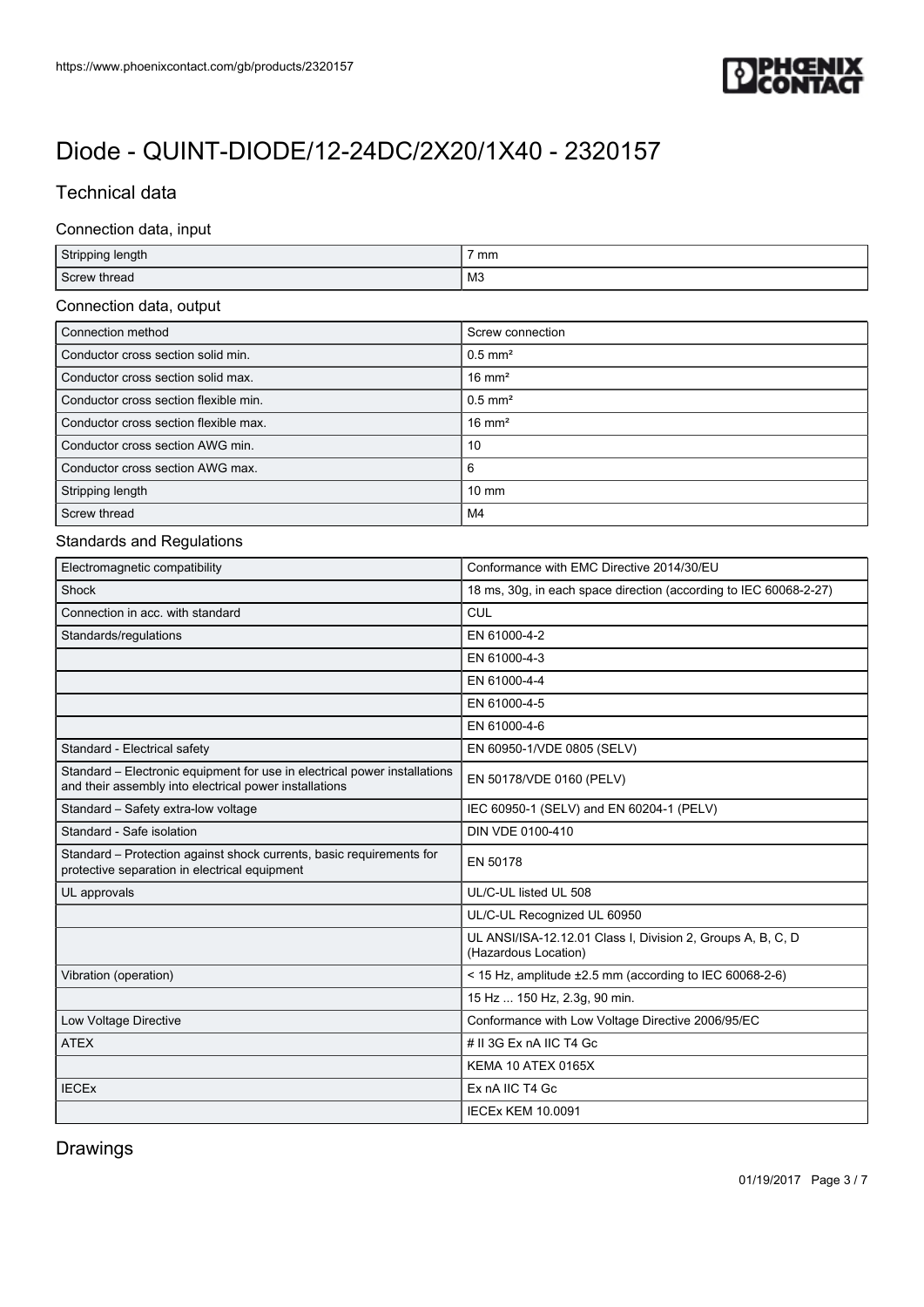





## **Classifications**

### eCl@ss

| eCl@ss 4.0 | 27250311 |
|------------|----------|
| eCl@ss 4.1 | 27250311 |
| eCl@ss 5.0 | 27242213 |
| eCl@ss 5.1 | 27242213 |
| eCl@ss 6.0 | 27049005 |
| eCl@ss 7.0 | 27049005 |
| eCl@ss 8.0 | 27371010 |
| eCl@ss 9.0 | 27371010 |

## ETIM

| ETIM 4.0            | EC002540 |
|---------------------|----------|
| ETIM <sub>5.0</sub> | EC000683 |
| ETIM 6.0            | EC000683 |

#### UNSPSC

| UNSPSC 6.01   | 30211502 |
|---------------|----------|
| UNSPSC 7.0901 | 39121004 |
| UNSPSC 11     | 39121004 |
| UNSPSC 12.01  | 39121004 |
| UNSPSC 13.2   | 32151504 |

## Approvals

#### Approvals

### Approvals

UL Recognized / UL Listed / cUL Recognized / cUL Listed / RINA / GL / NK / LR / DNV / ABS / EAC / EAC / BV / cULus Recognized / cULus Listed

#### Ex Approvals

IECEx / ATEX / UL Listed / cUL Listed / cULus Listed

#### Approval details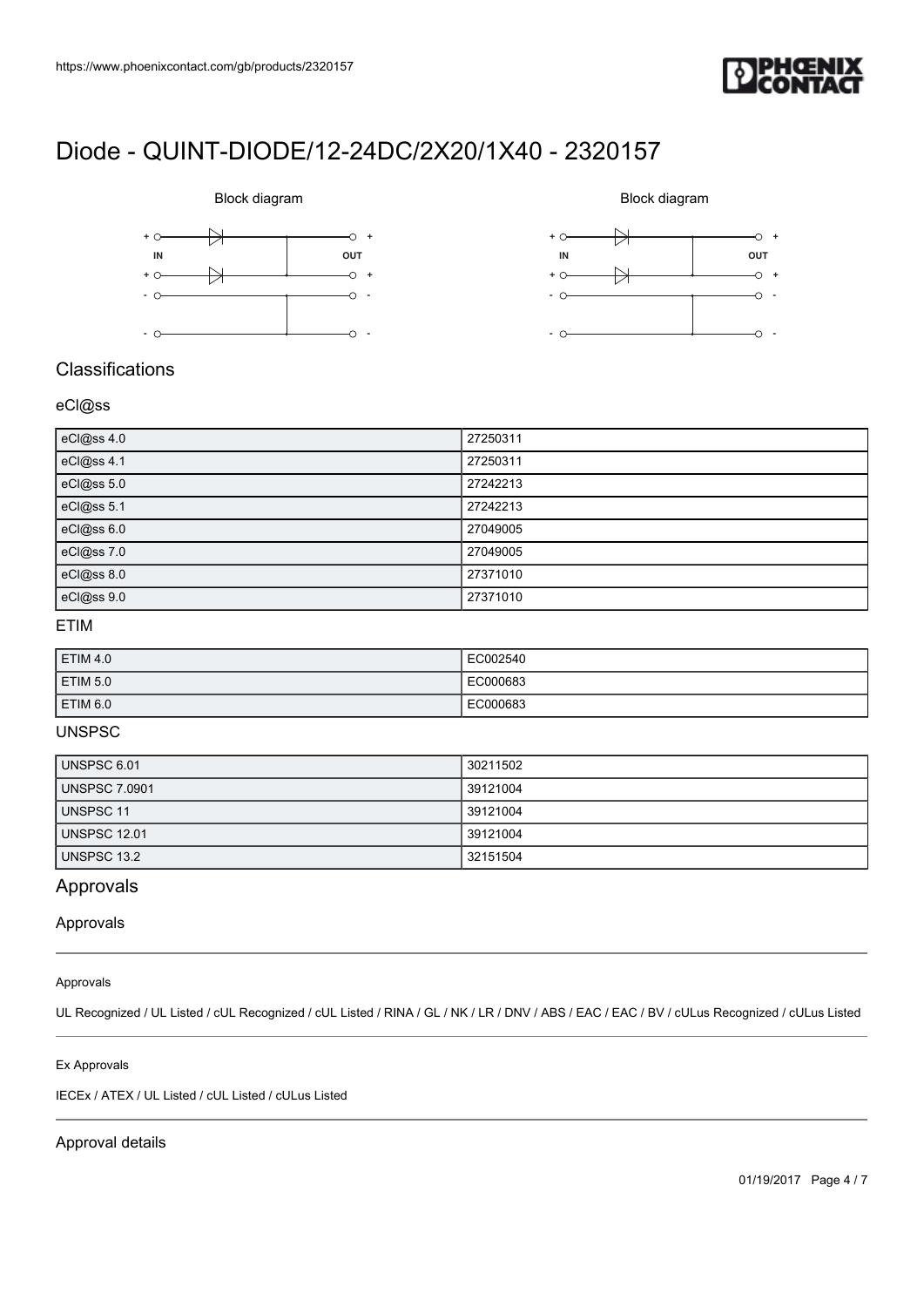

## Approvals

| UL Recognized    | 7.V | http://database.ul.com/cgi-bin/XYV/template/LISEXT/1FRAME/index.htm | FILE E 211944 |
|------------------|-----|---------------------------------------------------------------------|---------------|
|                  |     |                                                                     |               |
| <b>UL Listed</b> | UI) | http://database.ul.com/cgi-bin/XYV/template/LISEXT/1FRAME/index.htm | FILE E 123528 |
|                  |     |                                                                     |               |
| cUL Recognized   | UP. | http://database.ul.com/cgi-bin/XYV/template/LISEXT/1FRAME/index.htm | FILE E 211944 |
|                  |     |                                                                     |               |
| cUL Listed       |     | http://database.ul.com/cgi-bin/XYV/template/LISEXT/1FRAME/index.htm | FILE E 123528 |
|                  |     |                                                                     |               |
| <b>RINA</b>      |     | http://www.rina.org/en                                              | ELE004715XG   |
|                  |     |                                                                     |               |
| GL               | GL  | http://www.gl-group.com/newbuilding/approvals/index.html            | 60098-13 HH   |
|                  |     |                                                                     |               |
|                  |     |                                                                     |               |

| <b>ClassNK</b><br><b>NK</b> | http://www.classnk.or.jp/hp/en/<br>14A002 |
|-----------------------------|-------------------------------------------|
|                             |                                           |
| mm <sup>2</sup> /AWG/kcmil  | 10                                        |
| Nominal current IN          | 63 A                                      |
| Nominal voltage UN          | 500 V                                     |

| LR                         | Lloyd's<br>Register | http://www.lr.org/en | 14-20005 |
|----------------------------|---------------------|----------------------|----------|
|                            |                     |                      |          |
| mm <sup>2</sup> /AWG/kcmil |                     | 6                    |          |
| Nominal current IN         |                     | 41 A                 |          |
| Nominal voltage UN         |                     | 500 V                |          |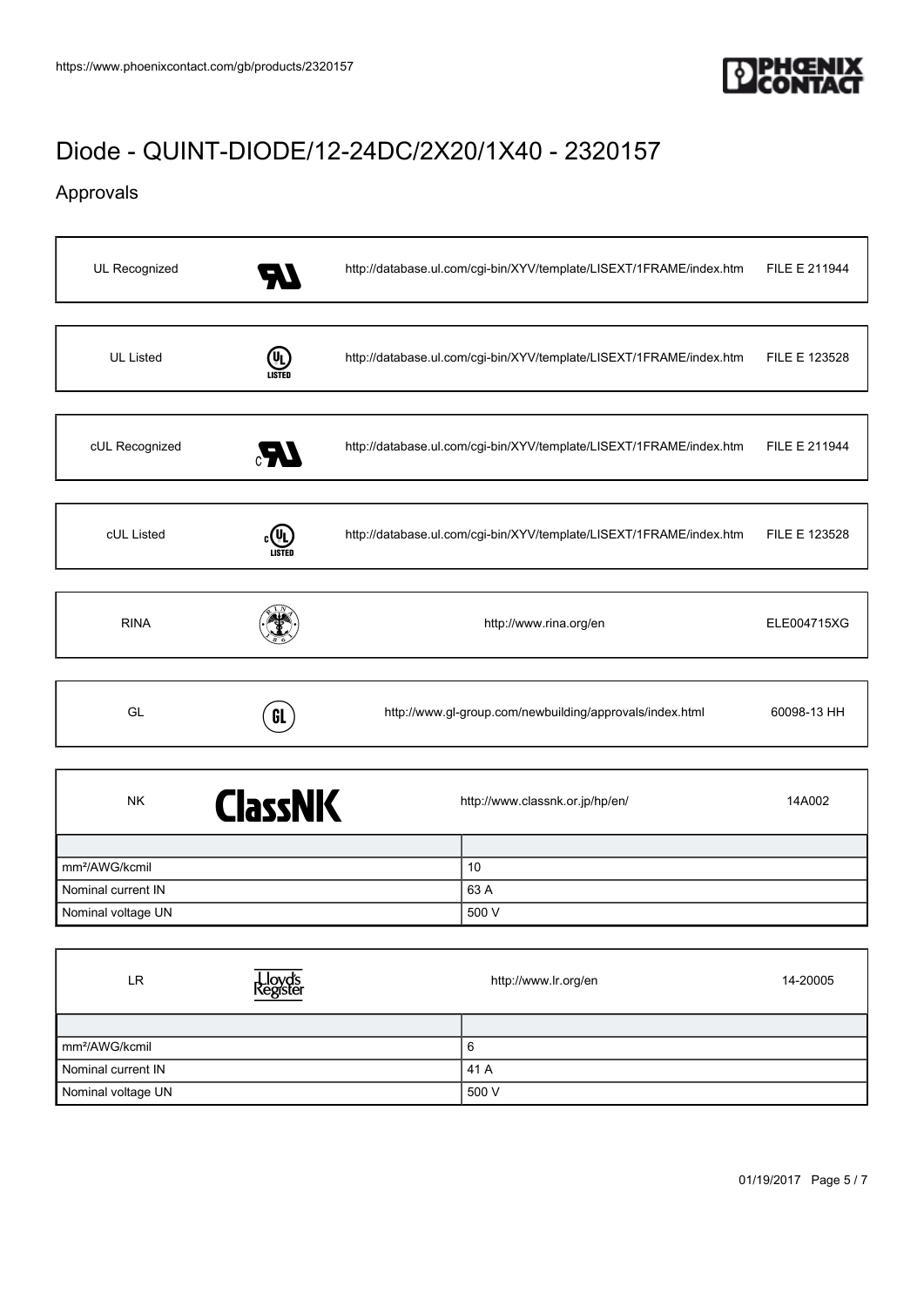

## Approvals

| <b>DNV</b>                                                                  | ĴÅ                 | http://exchange.dnv.com/tari/                                                                               | E-13924                  |
|-----------------------------------------------------------------------------|--------------------|-------------------------------------------------------------------------------------------------------------|--------------------------|
| <b>ABS</b>                                                                  |                    | http://www.eagle.org/eagleExternalPortalWEB/                                                                | 15-GD1354693-PDA         |
| EAC                                                                         | EAL                |                                                                                                             | EAC-Zulassung            |
| EAC                                                                         | EAC                |                                                                                                             | RU C-<br>DE.A*30.B.01082 |
| <b>BV</b>                                                                   | 0<br><b>BUREAU</b> | http://www.veristar.com/portal/veristarinfo/generalinfo/<br>approved/approvedProducts/equipmentAndMaterials | 36077/A1 BV              |
| cULus Recognized                                                            |                    | http://database.ul.com/cgi-bin/XYV/template/LISEXT/1FRAME/index.htm                                         |                          |
| cULus Listed<br>Accessories                                                 |                    |                                                                                                             |                          |
| Accessories<br>Assembly adapter<br>Assembly adapters - UWA 182/52 - 2938235 |                    |                                                                                                             |                          |



Universal wall adapter for securely mounting the power supply in the event of strong vibrations. The power supply is screwed directly onto the mounting surface. The universal wall adapter is attached at the top/bottom.

[Assembly adapters - QUINT-PS-ADAPTERS7/1 - 2938196](https://www.phoenixcontact.com/gb/products/2938196)



Assembly adapter for QUINT-PS... power supply on S7-300 rail